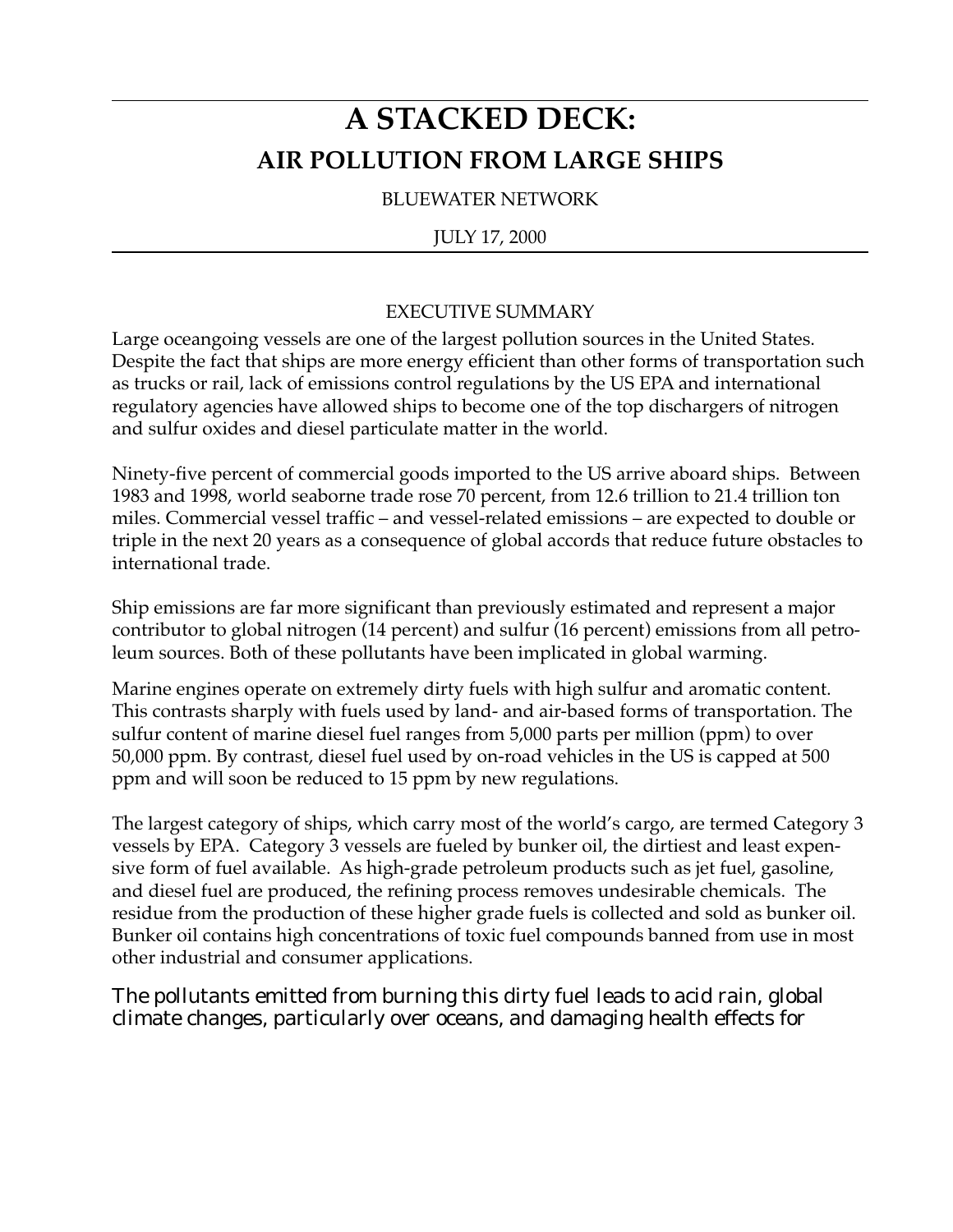communities living near major port areas. As commercial vessel operations increase, so also does the threat to marine ecosystems and the health of Americans, especially in coastal regions.

A 1996 international agreement intended to control ship emissions (Annex VI of the International Convention on the Prevention of Pollution from Ships — MARPOL) has not entered into force, and is unlikely to be ratified by the world's shipping nations. Even in the highly unlikely event of ratification, the U.S. EPA projects that US emissions from large ships will continue to increase by six percent by 2020 and 13 percent by 2030. Absent ratification, these emissions could grow to 22 and 35 percent, respectively.

Therefore, the clear obligation is upon the US EPA to independently regulate ships emissions to protect the environment and public health and safety, according to the Clean Air Act Amendments of 1990.

# 1. LARGE VESSEL EMISSIONS

Ninety-five percent of commercial goods imported to the US arrive aboard ships, primarily Category 3 vessels which operate on low grade bunker fuel.<sup>1</sup> Between 1983 and 1998 world seaborne trade rose 70 percent, from 12.6 trillion to 21.4 trillion ton miles. Commercial shipping – and vessel-related emissions – will accelerate rapidly as trade barriers continue to fall. Yet ship engines, which are one of the highest polluting combustion sources per ton of fuel consumed, have been left almost entirely unregulated by US EPA and the International Maritime Organization (IMO).

Until recently, interest in air pollution generated by vessels had been limited to its impact on local air quality in ports such as Los Angeles, Boston, or New York. However, recent studies by Carnegie Mellon University demonstrate that ship emissions are concentrated along the heaviest ocean trade routes, particularly in the Northern Hemisphere, and are equivalent to the domestic nitrogen and sulfur inventories of the world's largest trading nations. Researchers also found that ship emissions are far larger than previously estimated and are a highly significant contributor to global nitrogen (14 percent), and sulfur (16 percent) emissions from all petroleum sources. 2 Both of these pollutants have been implicated in global warming. In California, more than 30 percent of the total sulfur inventory may be attributable to ship emissions.<sup>3</sup>

# **CLIMATE CHANGE**

# **Sulfur Emissions**

Further analysis by Carnegie Mellon and Duke Universities suggests that smokestack emissions from ships may account for half the sulfur found over the world's oceans, and 60 percent of the airborne sulfur in the North Pacific and North Atlantic. Worldwide, ship sulfur emissions rival the sulfur emissions of

<sup>1</sup> These fuels contain high levels of sulfur, ash, asphaltenes, and metals. As a result of improved fuel oil refining techniques, the above contaminant concentrations have increased.

<sup>2</sup> James Corbett and Paul Fischbeck, Science, October 31, 1997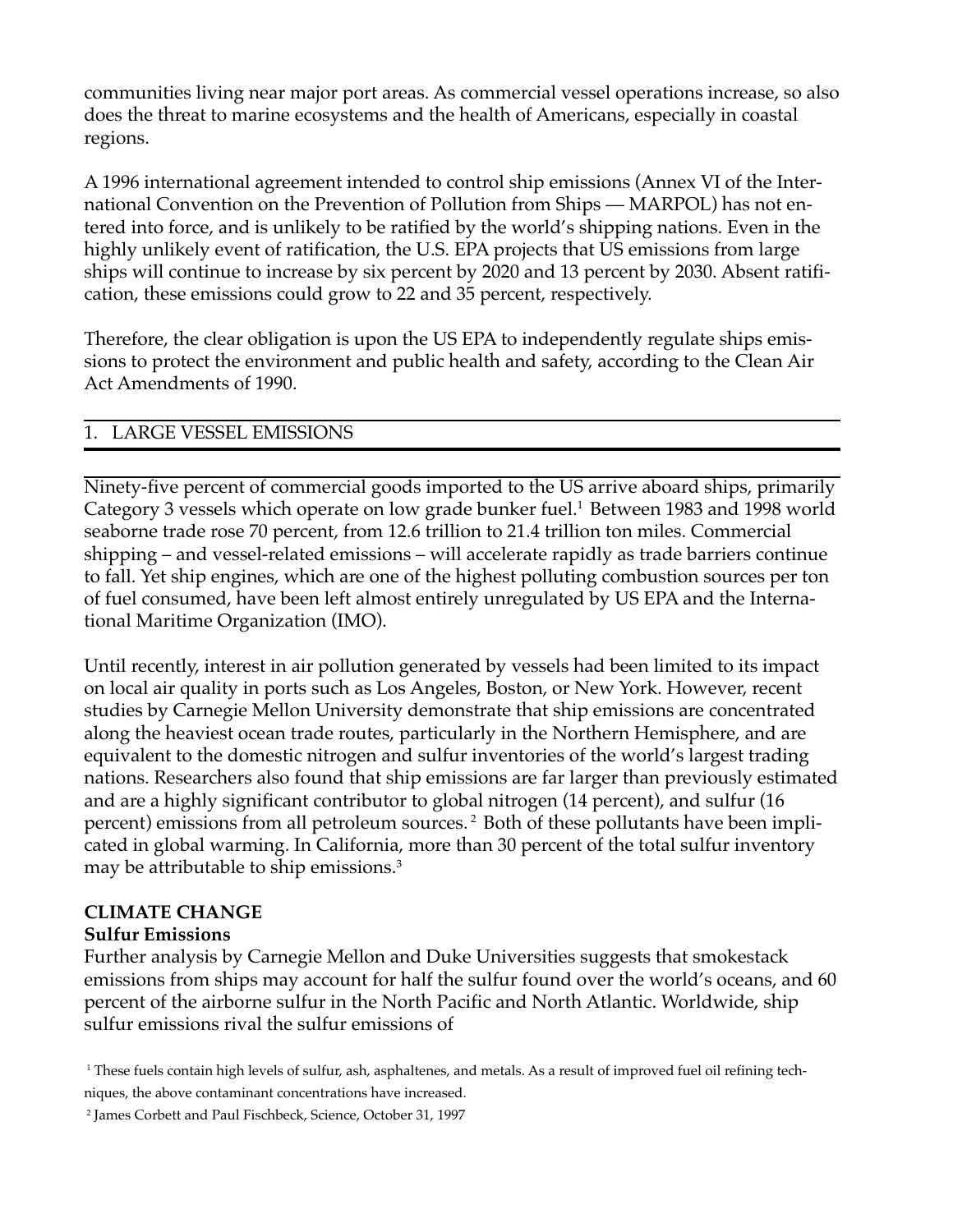the world's largest economies, resulting in staggering proportions when compared to sulfur generated on land. Total worldwide ship sulfur emissions equals 43 percent of the sulfur produced by the US and 53 percent of that produced by OECD Europe. Researchers conclude that ship emissions are a critical and overlooked element in the global climate change debate and in emissions modeling.

Adding to these concerns, groundbreaking results from the Indian Ocean Experiment in 1998-1999 suggest that aerosol emissions from ships, power plants and industrial sources may be trapping solar heat by "burning away" clouds through emissions of sulfates, nitrates, soot and ash. Such an effect would increase global warming through loss of heatreflecting cloud cover.<sup>1</sup>

The role of increased sulfates from human activity in climate change is not clearly understood, and there is speculation that vessel-generated sulfates and other aerosols may be increasing, rather than decreasing, cloud formation. This would serve to mask and underestimate the anthropogenic effect of global warming by falsely attributing it to natural sources over oceans. In this scenario, the eventual reduction of sulfur fuel levels to protect public health would "unmask" the hidden role of ship-caused interference with climate change models.

However, it is now clear that sulfur emissions from the rapidly expanding worldwide vessel fleet play a very important role in climate change, weather, and the modeling of global warming. While further research is needed regarding the specific role of ship emissions upon cloud-forming behavior, a reduction of sulfur levels in ship fuels will substantially reduce the environmental dangers represented by such uncontrolled pollution of the troposphere.

# **NITROGEN OXIDE EMISSIONS**

Ships emit significant global levels of nitrogen oxides (NOx), and contribute heavily to ozone, which is a global warming gas. As mentioned above, ships account for 14 percent of worldwide nitrogen emissions from fossil fuels. Global ship NOx emissions equal 42 percent of all US NOx emissions, 87 percent of emissions from US stationary sources, and are equal to all emissions from US mobile sources.<sup>2</sup> According to Sypros Pandis, a chemical engineer at Carnegie Mellon, "NOx levels are a lot higher than what anyone expected over the oceans."3

According to EPA, marine diesel engines contribute one million tons of NOx per year nationally, representing 8.1 percent of mobile source NOx and 4.8 percent of total NOx emissions nationally. Further, "emissions from marine diesel engines tend to be concentrated in specific areas of the country (ports, coastal areas, and rivers), and so local levels of these pollutants can be much higher." Category 3 marine diesel engines contribute 27 percent of this NOx inventory, or 273 thousand tons per year nationally (or 748 tons per day). Foreign flag vessels

<sup>1</sup> Science, 2000.

<sup>2</sup> Corbett and Fishbeck, Op. Cit.

<sup>3</sup> Environmental Science and Technology, Feb. 1, 2000, p. 65.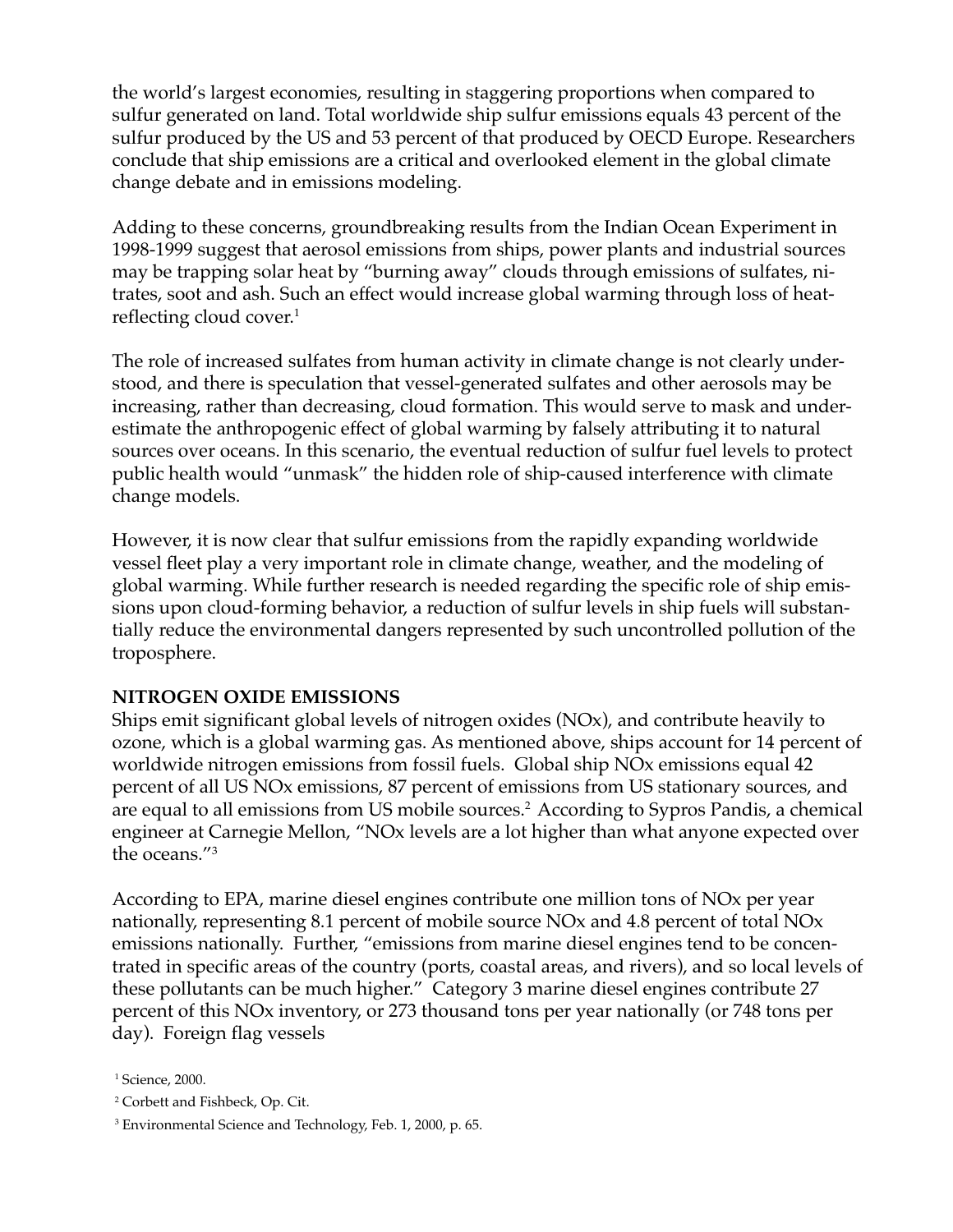account for 45 percent of Category 3 NOx emissions, i.e., 123 thousand tons per year, or 339 tons per day.

Ozone, a product of nitrogen emissions, impacts the environment in many ways, from damage to urban grass, flowers, shrubs and trees, to reduced yield in tree seedlings in forests and commodity crops. It further increases susceptibility of plants to pests, reduces visibility, and damages buildings and monuments. Nitrogen emissions also increase nitrogen deposition into sensitive, already nitrogen-saturated coastal estuaries and ecosystems resulting in increased growth of algae and plants.<sup>1</sup>

# **Texas, California and the US East Coast – Significant NOx Effects**

In many states and regions, NOx control is essential for achieving compliance with federal ozone standards. In Texas, for example, which recently claimed the national spotlight as the worst smog-standard violator, Houston must eliminate up to 85 percent of NOx emissions to come into compliance with Clean Air Act ozone standards. The Texas Natural Resource Conservation Commission is currently devising aggressive NOx control measures, including measures requiring a 90 percent reduction in NOx emissions at all industrial facilities in the Houston-Galveston area.2 Because Texas is one of the nation's busiest ports-of-call, controlling NOx from marine diesel engines in Texas ports is important to that state's NOx reduction efforts. EPA found that marine diesel engines contribute approximately 15 percent of the NOx on a summer day for Beaumont-Port Arthur.<sup>3</sup>

California is the nation's second-busiest port-of-call destination, with approximately 9,300 ship arrivals in per year. EPA has found that the marine diesel engines entering California ports are a significant contributor to regional NOx inventories, making up approximately 17 percent of the NOx on a summer day in San Diego and 12 percent in San Francisco. In Santa Barbara, the Air Pollution Control District has stated that ship NOx emissions are equivalent to the NOx emissions from all of the motor vehicles operated in their county of 400,000 people.

EPA has also stated that NOx reductions are required "to bring major East Coast cities into attainment of the ozone standard," and to reduce ozone in rural areas of the eastern U.S., where ozone is generally "limited by the availability of NOx rather than hydrocarbons."

# **ACID RAIN**

Acid rain is caused when sulfur and nitrogen oxides – pollutants released primarily from the burning of coal, oil and other fossil fuels – chemically react with other substances in the atmosphere to form acidic compounds. When these acids are carried down from the atmosphere in rain, fog or snow, they can harm fish, damage forests and contribute to the deterioration of buildings and historical monuments. The pollutants that cause acid deposition have also been

1 EPA, Prevention of Air Pollution From Ships, Marine Environment Committee, December, 1999.

<sup>2</sup> Houston Chronicle, Oct. 28, 1999

 $^3$  Note that unless these facts specifically state that a statistic relates to Category 3 marine engines, it refers to marine engines generally. Based on the finding cited in the preceding sentence, Category 3 engines may account for 27 percent of the amounts indicated for marine engines generally.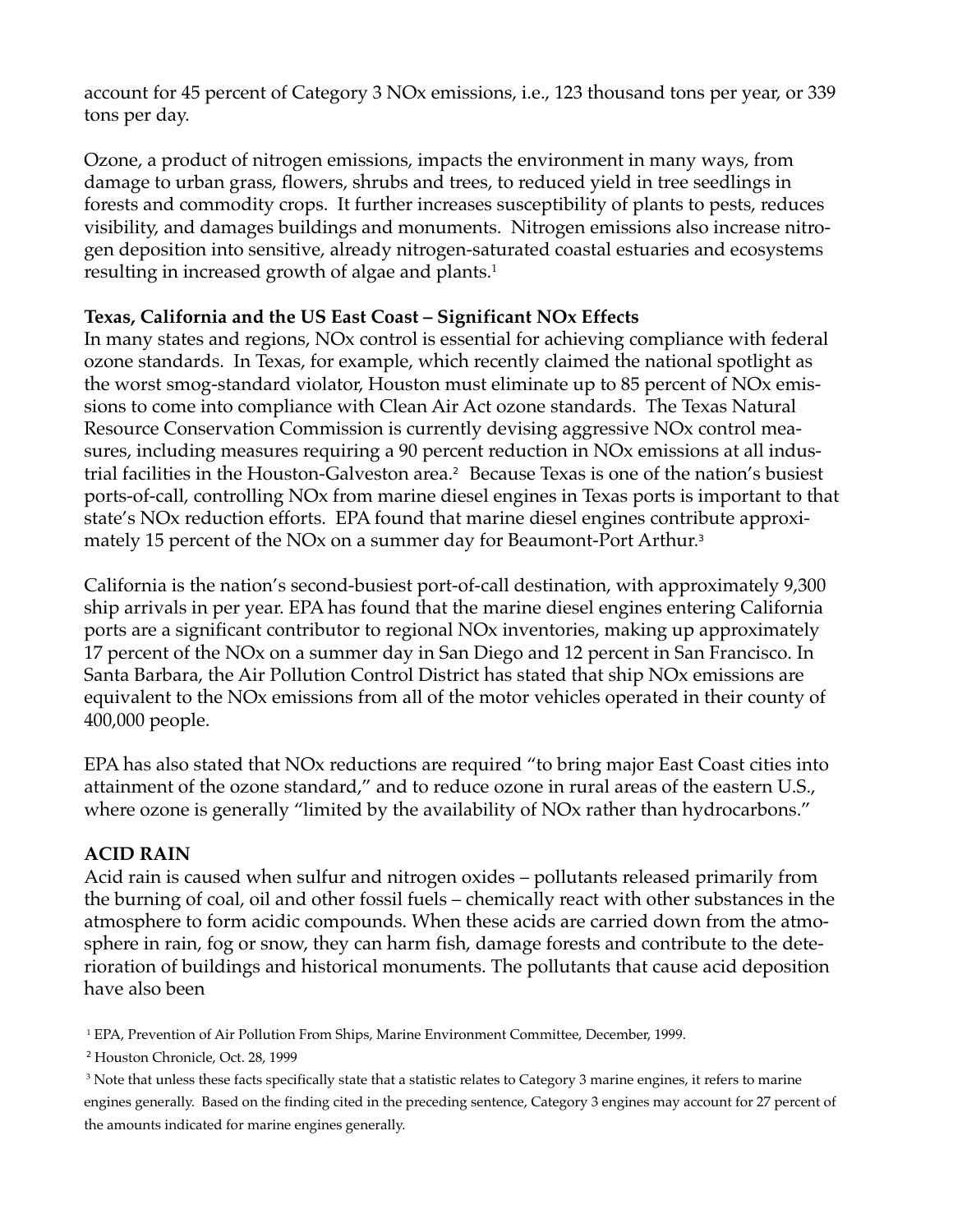known to worsen asthma and other lung ailments and to impair visibility in many regions of the nation, including the scenic vistas of National Parks.

While there has been progress nationally in reducing the production of acid rain, EPA acknowledges that additional controls on sulfur and nitrogen emissions will be needed to achieve further improvement in the health of lakes and forests.

In a coastal context, this may result in weather impacts, increased levels of acidity in rainfall, decreased agricultural production, and damage to aquatic wildlife.

## **PUBLIC HEALTH**

## **The Effect of NOx Upon Public Health**

Numerous studies provide evidence of associations between ozone exposures and health effects ranging from respiratory symptoms and decreased lung functions to increased hospital admissions for respiratory causes. Mortality studies have suggested a possible association between ambient ozone levels and an increased risk of premature death.

## **Particulate Matter and Impacts to Communities**

Particulate matter (PM) emissions are directly correlated with the amount of sulfur in fuel stocks. Communities throughout the US are threatened by high levels of PM emissions from diesel-powered ships, trucks and locomotives. According to EPA, smog and particulate matter (PM) account for 15,000 premature deaths, one million respiratory problems, 400,000 asthma attacks, and thousands of cases of aggravated asthma, especially in children, in the United States every year.<sup>1</sup>

For this reason, the EPA has reduced sulfur levels for virtually all categories of transportation, except large vessels. The EPA has not yet regulated Category 3 ship emissions, despite the fact that marine diesel engines represent the third largest source of PM in the US after the categories of non-road diesel and aircraft.<sup>2</sup> By 2010, EPA projects such uncontrolled PM emissions to grow significantly. Especially threatened are children, communities living near port loading terminals, shipyard workers, crews, and passengers in the immediate vicinity of marine diesel engines.

Due to the direct relationship between fuel sulfur and particulate emissions, decreasing the former will decrease the latter, *even without any other form of emissions control*, such as improved engine technologies. Therefore, it is essential to set standards for marine diesel sulfur levels in order to reduce public health risks from PM exposure.

#### **California**

According to the EPA Office of Mobile Sources, the coast of California is one of the highest sulfur oxide (SOx) emissions areas in the US due to its substantial

1 EPA Press Release "EPA Proposes Reduced Sulfur Content in Diesel Fuel to Ensure Clean Heavy-Duty Trucks and Buses." May 17, 2000.

2 In California, the Air Resources Board has stated that ships are the number three source of diesel particulate matter after the categories of trucks and construction equipment.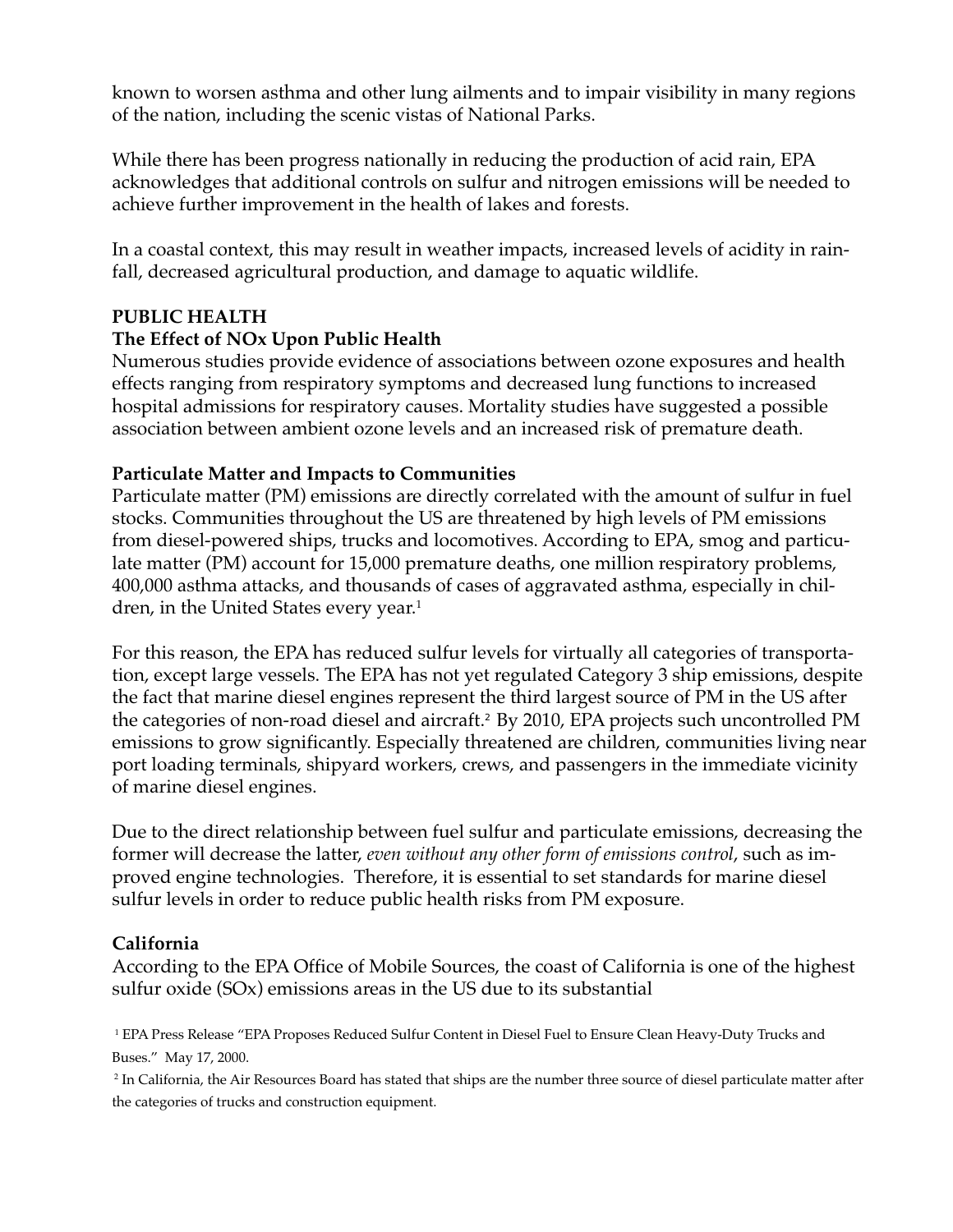shipping traffic.<sup>1</sup> Ships account for approximately 31 percent of the total sulfur inventory in California's South Coast Air District,<sup>2</sup> but may represent even higher percentages of California's total sulfur inventory due to prevailing westerly wind patterns which blow vessel air emissions ashore. (Ship emissions have residence times of one to three days, and are believed to substantially contribute to pollution 250 to 750 miles inland).<sup>3</sup>

Most large vessel docks and shipyards in California are located in or near communities of color. Concerns about disproportionate PM exposure were highlighted in an Environmental Working Group Report, which analyzed 161 monitoring stations in California. This study demonstrated that residents of communities of color are nearly three times more likely to breathe dangerous levels of airborne PM than predominantly white communities.

According to the California Air Resources Board (CARB), the best regulatory measures to reduce PM attack the problem at both ends of the engine – sulfur levels in the fuel and PM emissions as controlled at the tailpipe. Both CARB and EPA have successfully taken this approach in the case of on-road standards, and this will have beneficial corollary effects for other categories of mobile sources as well.

# **REGULATORY ACTIONS**

Ironically, ships employ less energy transporting goods than other forms of transit such as truck and rail, yet their emissions of sulfur and NOx are proportionately far higher. This is because ship engines and their fuels have been left almost entirely unregulated by US EPA and the International Maritime Organization (IMO).

Inexplicably, US EPA has delegated authority for regulating large ship emissions to the International Maritime Organization (IMO), in apparent violation of section 213 of the Clean Air Act, which requires EPA to achieve the greatest degree of emission reduction achievable given certain cost constraints.

New regulations passed by the IMO in 1996, known as MARPOL Annex VI, will slightly reduce nitrogen oxide levels by new ship engines, but will not affect older engines. Moreover, they will not go into force until the national legislatures of 15 nations, representing half of the world's shipping tonnage, ratify the agreement. By May 2000, only two countries – representing only five percent of the world's shipping tonnage – had ratified Annex VI, and the world's biggest shipping nations, Liberia, Mexico, Panama, and Malta appear unlikely to do so.

Bluewater believes it is incumbent upon the US EPA to reduce ship emissions to the maximum extent afforded by Section 213 of the Clean Air Act. Given recent technological advances, a 90 to 95 percent decrease in NOx emissions appears well within reach; sulfur limits should be established to meet similar levels

<sup>1</sup> Conversation with Director of EPA Office of Mobile Sources, Margo Oge, and staff, 1999.

<sup>2</sup> Charlotte Pera, Acurex report for South Coast Air District, 1996. Ship sulfur was 25 tons out of inventory of 79 tons/day. CARB's total sulfur inventory for California is 260 tons. Totals gathered from Bay Area, South Coast, and San Diego Air Districts yields 46 tons/day for vessels, or 18 percent of total sulfur inventory. Including other areas and offshore impacts may double these values.

<sup>3</sup> Environmental Science and Technology, Feb. 1, 2000, p. 65.